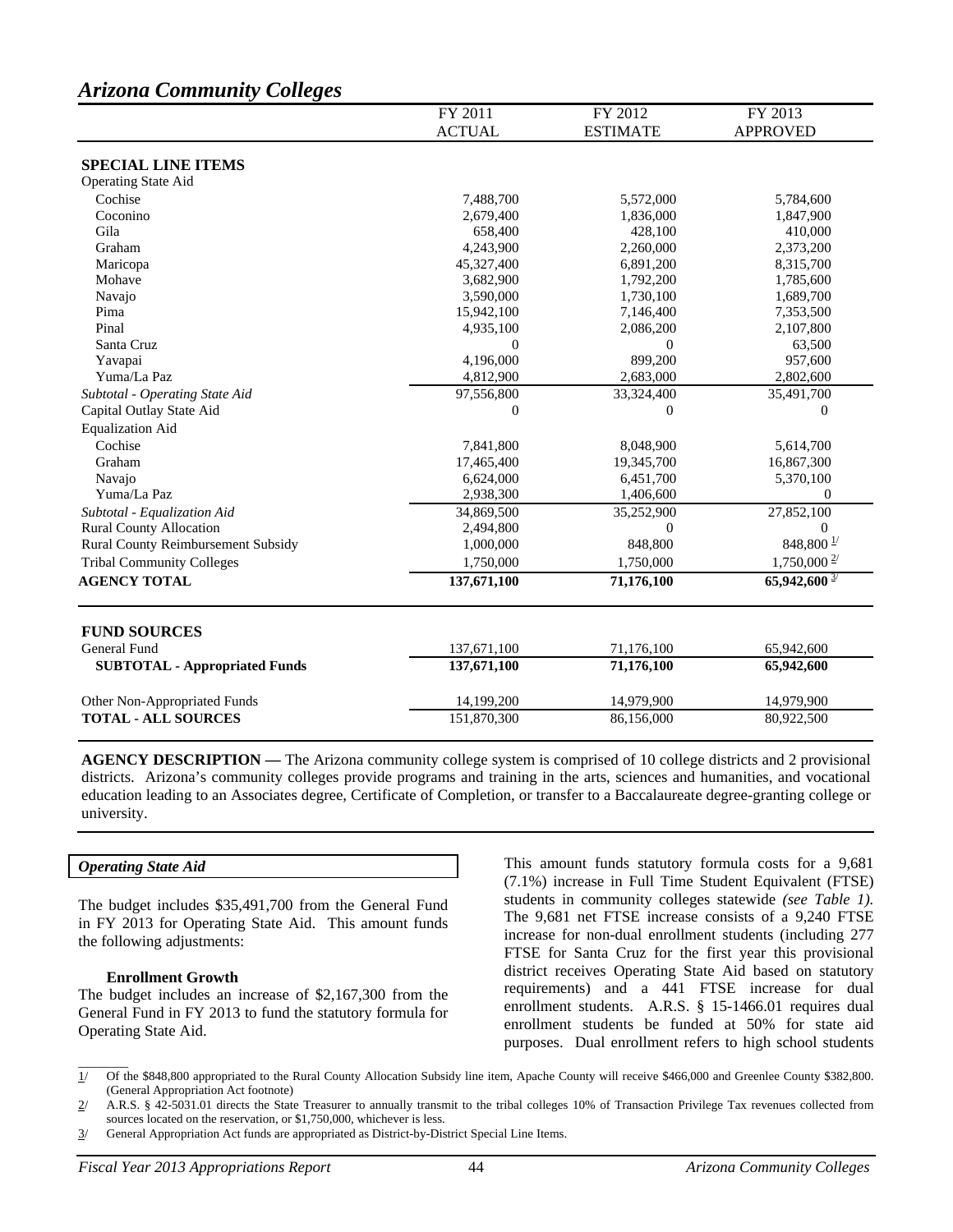who are enrolled in community college courses for both high school and community college credit.

*Background* – The Operating State Aid Special Line Items provide each community college district with funds for continuing operating and maintenance expenses pursuant to A.R.S. § 15-1466. The Operating State Aid formula adjusts state aid in an amount that reflects changes in the FTSE enrollment count. This enrollment adjustment is calculated by multiplying the change in the most recent year's actual FTSE for each district by the average state aid per FTSE appropriated in the current fiscal year. *(For FY 2013, the last actual FTSE data was from FY 2011.)*

| <b>Community College Enrollment</b> |                |                |                   |  |
|-------------------------------------|----------------|----------------|-------------------|--|
|                                     | <b>FY 2010</b> | <b>FY 2011</b> | <b>Percentage</b> |  |
| <b>District</b>                     | FTSE           | FTSE           | <b>Change</b>     |  |
| Cochise                             | 8,586          | 9,511          | 10.8%             |  |
| Coconino                            | 2,361          | 2,399          | 1.6%              |  |
| Gila                                | 1,050          | 964            | (8.2)%            |  |
| Graham                              | 3,013          | 3,512          | 16.6%             |  |
| Maricopa                            | 78.149         | 84.544         | 8.2%              |  |
| Mohave                              | 3,953          | 3,975          | $0.6\%$           |  |
| Navajo                              | 2,396          | 2,219          | (7.4)%            |  |
| Pima                                | 22,021         | 22,907         | 4.0%              |  |
| Pinal                               | 5,036          | 5,129          | 1.8%              |  |
| Santa Cruz                          |                | 277            |                   |  |
| Yavapai                             | 3,920          | 4,205          | 7.3%              |  |
| Yuma/La Paz                         | 5,304          | 5,828          | 9.9%              |  |
| <b>Total</b>                        | 135,789        | 145,470        | 7.1%              |  |

The budget includes no funding from the General Fund in FY 2013 for Capital Outlay State Aid. This amount is unchanged from FY 2012.

The budget continues to suspend Capital Outlay State Aid for FY 2013. This forgoes \$23,708,400 in formula costs for capital outlay state aid for FY 2013, which includes \$22,155,200 already suspended for FY 2012 plus \$1,553,200 in foregone formula growth for the formula in FY 2013. The suspension of Capital Outlay State Aid for FY 2013 is pursuant to the Higher Education Budget Reconciliation Bill (BRB) (Laws 2012, Chapter 301).

*Background* **–** The Capital Outlay Special Line Items provide the community college districts with funds for capital land, building, and equipment needs pursuant to A.R.S. § 15-1464.

The Capital Outlay State Aid formula provides per capita funding to districts based on the district's size and the most recent year's actual audited FTSE. The statutory formula provides \$210 per FTSE for districts with 5,000 or less FTSE or \$160 per FTSE for districts with greater than 5,000 FTSE.

# *Equalization Aid*

The budget includes \$27,852,100 from the General Fund in FY 2013 for Equalization Aid. This amount funds the following adjustments:

# **Formula Decreases**

The budget includes a decrease of \$(7,400,800) from the General Fund in FY 2013 to reflect reduced formula costs for funding Equalization Aid due to assessed valuation changes. Detail of specific district changes is shown in *Table 2*.

| Table 2                              |              |                    |              |  |  |
|--------------------------------------|--------------|--------------------|--------------|--|--|
| FY 2013 Equalization Funding Changes |              |                    |              |  |  |
|                                      |              | Year-over-         |              |  |  |
| <b>District</b>                      | FY 2012      | <b>Year Change</b> | FY 2013      |  |  |
| Cochise                              | \$ 8,048,900 | \$(2,434,200)      | \$5,614,700  |  |  |
| Graham                               | 19,345,700   | \$(2,478,400)      | 16,867,300   |  |  |
| Navajo                               | 6,451,700    | \$(1,081,600)      | 5,370,100    |  |  |
| Yuma/LaPaz                           | 1,406,600    | \$(1,406,600)      | 0            |  |  |
| Total                                | \$35,252,900 | \$(7,400,800)      | \$27,852,100 |  |  |

As noted in *Table 3*, the average rural district assessed value declined by (10.4)%. In comparison, Cochise grew by 0.7% and Graham grew by 5.1%. Navajo's assessed value declined by (3.1)%. By growing faster (or not declining as much) as the average districts, these 3 districts qualify for less aid.

Yuma/La Paz no longer qualifies for any equalization aid in FY 2013 as the district's assessed valuation now exceeds the threshold that a district must be below in order to qualify for equalization funding.

*Background* – The Equalization Special Line Items provide additional state aid to community college districts with property tax bases that are less than the minimum assessed value specified in A.R.S. § 15-1402. Under the Equalization Aid formula, the minimum assessed valuation is revised by the average change in actual assessed valuation for the most recent year for all rural districts with populations of less than 500,000 persons. For the FY 2013 Equalization Aid formula calculation, the minimum assessed valuation decreased (10.4)% to \$1.46 billion. *(See Table 3 for the calculation of the growth rate.)*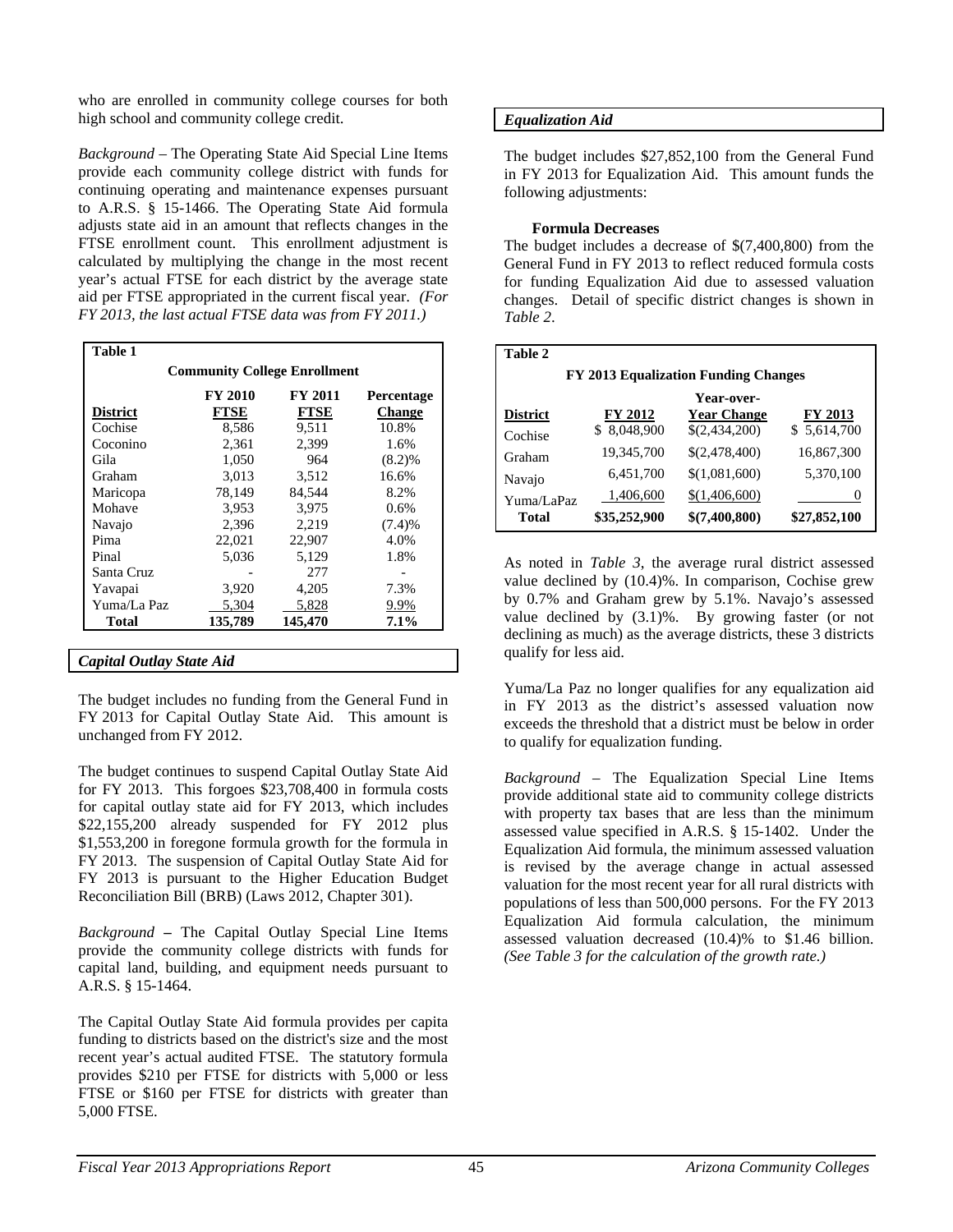| Table 3                                                                                      |                               |                               |                              |  |  |
|----------------------------------------------------------------------------------------------|-------------------------------|-------------------------------|------------------------------|--|--|
| <b>Equalization Growth Factor</b><br>for Tax Years (TY) 2010-2011                            |                               |                               |                              |  |  |
|                                                                                              | TY 2010                       | TY 2011                       | TY 2010-<br>2011<br>% Growth |  |  |
| <b>District</b><br>Cochise*                                                                  | Primary AV<br>\$1,042,041,200 | Primary AV<br>\$1,049,827,400 | $0.7\%$                      |  |  |
| Graham*                                                                                      | 217,455,200                   | 228,474,100                   | 5.1%                         |  |  |
| Navajo*                                                                                      | 1,059,004,900                 | 1,026,137,100                 | $(3.1)\%$                    |  |  |
| Coconino                                                                                     | 1,920,050,800                 | 1,808,850,500                 | (5.8)%                       |  |  |
| Mohave                                                                                       | 2,321,464,600                 | 1,932,681,700                 | $(16.7)\%$                   |  |  |
| Pinal                                                                                        | 2.562.246.100                 | 2.160.151.200                 | $(15.7)\%$                   |  |  |
| Yavapai                                                                                      | 3,187,577,700                 | 2,712,177,900                 | $(14.9)\%$                   |  |  |
| Yuma/LaPaz                                                                                   | 1,526,888,600                 | 1.473.877.600                 | $(3.5)\%$                    |  |  |
| <b>Total</b>                                                                                 | \$13,836,729,100              | \$12,392,177,500              | $(10.4)\%$                   |  |  |
| *<br>These districts qualify to receive Equalization Aid under the<br>state funding formula. |                               |                               |                              |  |  |

Equalization Aid is paid out based on the difference between the minimum assessed valuation and the most recent actual assessed valuation for the district. Equalization Aid is calculated at the lesser of \$1.37 per \$100 of the district's assessed valuation or the district's levy rate.

In any one year, a district's equalization assistance will depend on 1) whether the district falls below the minimum threshold (\$1.46 billion in FY 2013) and 2) whether the district's change in assessed value was less that the rural districts' average.

# *Rural County Allocation*

The Rural County Allocation Special Line Item facilitates payment to community college districts for students enrolled from counties that are not a part of an established community college district. If a county is not part of a community college district, it is responsible for the cost of their students attending community college in another county. A.R.S. § 15-1469.01 provides that the General Fund will pay the initial cost for these counties and then the state will withhold these counties' sales tax revenues to offset that cost. The FY 2011 expenditure of \$2,494,800 was offset by a corresponding reduction in the counties' sales tax apportionment. The payments made on behalf of the counties are not included in county expenditure limits established in the Arizona Constitution. The FY 2012 and FY 2013 dollar amounts are not yet known. Given the language of A.R.S. § 15-1469.01, these monies do not appear in the General Appropriation Act.

## *Rural County Reimbursement Subsidy*

The budget includes \$848,800 from the General Fund in FY 2013 for Rural County Reimbursement Subsidy. This amount is unchanged from FY 2012.

This funding partially offsets the cost to counties that are not part of an established community college district. The funding is appropriated to Apache and Greenlee Counties. The FY 2013 budget allocates \$466,000 to Apache and \$382,800 to Greenlee.

# *Tribal Community Colleges*

The budget includes \$1,750,000 from the General Fund in FY 2013 for Tribal Community Colleges. This amount is unchanged from FY 2012.

*Background* – A.R.S. § 42-5031.01 allows any qualifying tribal community college to receive \$1,750,000, or 10% of the Transaction Privilege Tax (TPT) revenues collected from sources located on Indian reservations, whichever is less. These monies provide tribal community colleges with funding for maintenance, renewal, and capital expenses. Actual amounts for FY 2013 will depend on FY 2013 collections. Given the language of A.R.S. § 42- 5031.01, these monies do not appear in the General Appropriation Act.

The budget assumes that \$1,750,000 will be distributed to Diné College in FY 2013. This amount represents 10% of the estimated TPT revenues collected in the Navajo reservation in FY 2013, up to \$1,750,000. This estimate is revised each year based on the most recent actual TPT revenues. The most recent actual distribution in FY 2011 was \$1,750,000.

Previously, statute permitted other tribes with community colleges to receive this funding, as well. However, the Higher Education BRB limits the distribution to those tribes that have entered into a compact prior to September 1, 2012. Tohono O'odham Community College would be eligible to receive funding in FY 2013 contingent upon completion of a compact with the Executive. A compact has not been finalized as of this writing.

# *Other Issues*

# *Community College Revenue Sources*

In addition to state General Fund monies, Arizona's community colleges receive revenues from a number of other sources, including student tuition and fees, local property taxes, grants, and other monies generated by the colleges. Of the total, the community colleges receive 4% of their revenues from state aid.

For FY 2012, base operating revenues from all sources are estimated to be \$1,757,439,800, an increase of 4% from FY 2011. *(See Table 4 for a summary of FY 2012 total revenue estimates.)* 

Property taxes are the single largest revenue source for the community colleges, accounting for 42% of their revenues.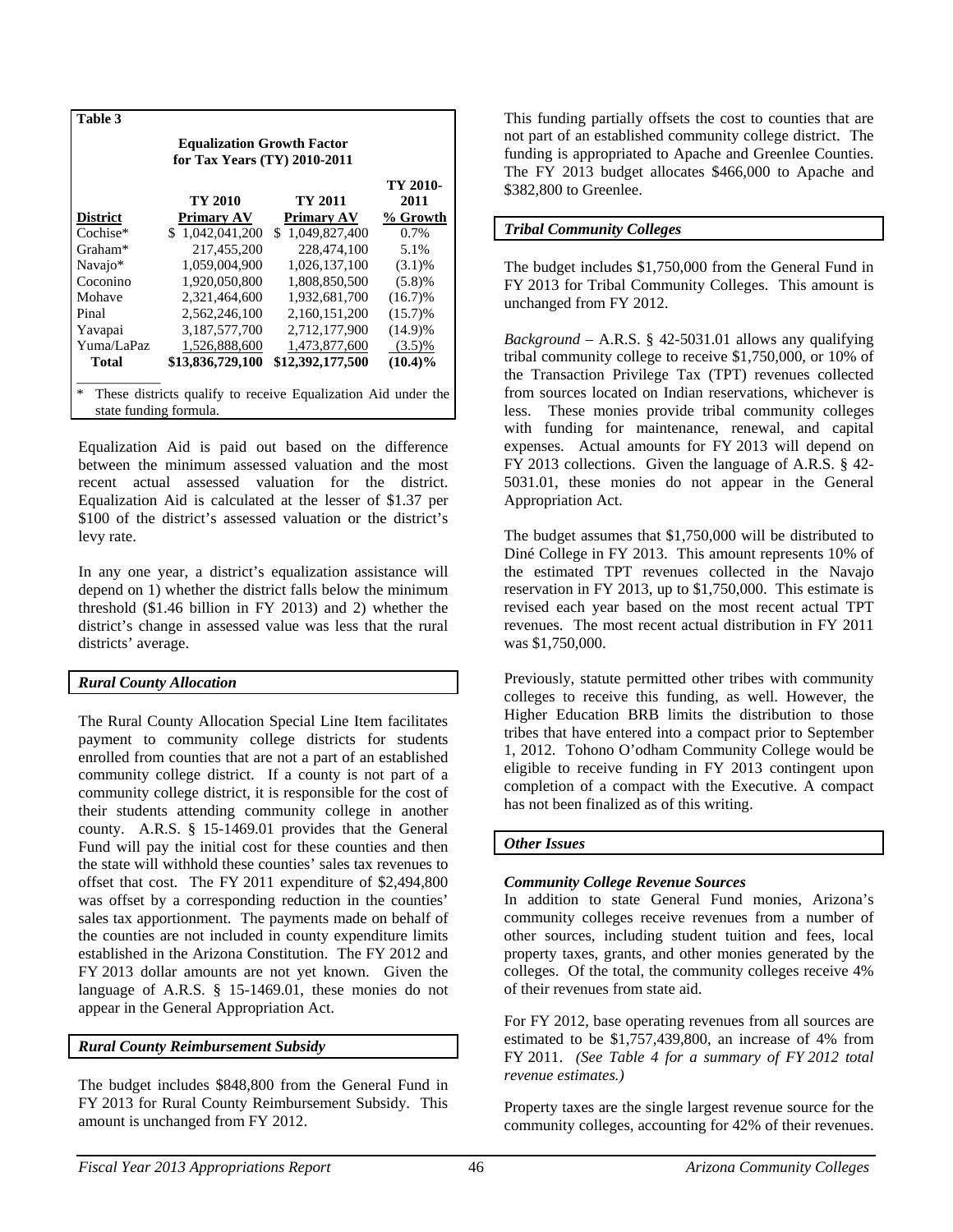| Table 4                                                     |                                  |                                    |                                          |                        |                                         |                                                      |                                                  |                                |
|-------------------------------------------------------------|----------------------------------|------------------------------------|------------------------------------------|------------------------|-----------------------------------------|------------------------------------------------------|--------------------------------------------------|--------------------------------|
| <b>Total Estimated Community College Revenues - FY 2012</b> |                                  |                                    |                                          |                        |                                         | % Change                                             |                                                  |                                |
| <b>District</b>                                             | <b>State Aid</b><br>\$13,620,900 | <b>Tuition/Fees</b><br>\$9,057,300 | <b>Property</b><br>Taxes<br>\$17,487,000 | Grants<br>\$16,099,500 | Other $\frac{1}{2}$<br>\$.<br>6,106,400 | <b>FY 2012</b><br>Total $^{2/}$<br>62,371,100<br>\$. | <b>FY 2011</b><br>Total $3/$<br>\$<br>61,113,500 | from<br><b>FY 2011</b><br>2.1% |
| Cochise<br>Coconino                                         | 1,836,000                        | 7,995,500                          | 8.596.400                                | 13,267,500             | 847,000                                 | 32,542,400                                           | 31,730,900                                       | 2.6%                           |
| Gila $4$                                                    | 428,100                          |                                    | 3,538,100                                | 116,000                | 475,000                                 | 4,557,200                                            | 4,340,600                                        | 5.0%                           |
| Graham                                                      | 21,605,700                       | 9,025,500                          | 4.899,600                                | 12,000,000             | 8,362,100                               | 55,892,900                                           | 47,989,400                                       | 16.5%                          |
| Maricopa                                                    | 6,891,200                        | 275,052,200                        | 465,590,800                              | 223,029,400            | 66,521,800                              | 1,037,085,400                                        | 992,572,800                                      | 4.5%                           |
| Mohave                                                      | 1,792,200                        | 13,048,200                         | 18,899,700                               | 15,999,300             | 388,100                                 | 50,127,500                                           | 49,286,600                                       | 1.7%                           |
| Navajo                                                      | 8,181,800                        | 4,200,000                          | 12,710,800                               | 5,200,000              | 1,950,000                               | 32,242,600                                           | 34,221,300                                       | (5.8)%                         |
| Pima                                                        | 7,146,400                        | 53,797,000                         | 92,226,000                               | 93,498,000             | 6,127,000                               | 252,794,400                                          | 235,866,400                                      | 7.2%                           |
| Pinal                                                       | 2,086,200                        | 12,400,000                         | 38,059,600                               | 22,356,000             | 14,879,800                              | 89,781,600                                           | 79,556,800                                       | 12.9%                          |
| Santa Cruz <sup>4/</sup>                                    |                                  |                                    | 267,500                                  |                        | 87,900                                  | 355,400                                              | 379,100                                          | (6.3)%                         |
| Yavapai                                                     | 899,200                          | 10,889,400                         | 43,948,800                               | 12,638,000             | 2,270,200                               | 70,645,600                                           | 75,390,200                                       | (6.3)%                         |
| Yuma/La Paz                                                 | 4,089,600                        | 12,916,600                         | 28,944,500                               | 20,000,000             | 3,093,000                               | 69,043,700                                           | 81,249,900                                       | $(15.0)\%$                     |
| <b>Total</b>                                                | \$68,577,300                     | \$408,381,700                      | \$735,168,800                            | \$434,203,700          | \$111,108,300                           | \$1,757,439,800                                      | \$1,693,697,500                                  | $3.8\%$                        |

 $\overline{\phantom{a}}$ 

 $\frac{1}{2}$  Includes auxiliary programs, interest incomes, workforce development funds, and transfers.<br> $\frac{2}{1}$  Total revenues do not include bond proceeds or district fund balances. Including these and 2/ Total revenues do not include bond proceeds or district fund balances. Including these amounts total revenues are estimated to be \$2,288,942,600 for FY 2012.

3/ Total revenues do not include bond proceeds or district fund balances. Including these amounts total revenues are \$1,946,202,900 for FY 2011.

4/ Gila Provisional Community College contracts with Graham County's Eastern Arizona College in order to provide degree programs. Therefore, Gila's tuition and fee revenues are collected by Graham according to their contract agreement. Santa Cruz Provisional Community College contracts with Cochise County's Community College in order to provide degree programs. Therefore, Santa Cruz's tuition and fee revenues are collected by Cochise according to their contract agreement.

There are 2 types of property taxes: primary and secondary. For the community colleges, primary property taxes are levied for operating purposes and secondary property taxes are levied to pay for capital outlay expenses. Each community college district determines its primary and secondary property tax rates. *(See Table 5 for* 

| Table 5         |                 |                   |                                              |                                                     |
|-----------------|-----------------|-------------------|----------------------------------------------|-----------------------------------------------------|
|                 |                 |                   | <b>Community College Tax Rates – FY 2012</b> |                                                     |
| <b>District</b> | Primary<br>Rate | Secondary<br>Rate | <b>Combined</b><br>Rate                      | % Change in<br><b>Combined Rate</b><br>from FY 2011 |
| Cochise         | \$1.67          | \$0.00            | \$1.67                                       | 4.4%                                                |
| Coconino        | 0.36            | 0.11              | 0.47                                         | 9.3%                                                |
| Gila            | 0.68            | 0.00              | 0.68                                         | 13.3%                                               |
| Graham          | 2.14            | 0.00              | 2.14                                         | $0.0\%$                                             |
| Maricopa        | 1.01            | 0.20              | 1.21                                         | 24.7%                                               |
| Mohave          | 0.98            | 0.00              | 0.98                                         | 24.1%                                               |
| Navajo          | 1.24            | 0.00              | 1.24                                         | 9.7%                                                |
| Pima            | 1.08            | 0.02              | 1.10                                         | 0.9%                                                |
| Pinal           | 1.47            | 0.12              | 1.59                                         | 0.0%                                                |
| Santa Cruz      | 0.07            | 0.00              | 0.07                                         | N/A                                                 |
| Yavapai         | 1.43            | 0.19              | 1.62                                         | 18.2%                                               |
| Yuma/La Paz     | 1.62            | 0.33              | 1.95                                         | 8.3%                                                |

*a summary of FY 2012 property tax rates.)*

The community colleges also collect tuition and fees from enrolled students. These collections account for approximately 23% of total revenues. Tuition and fees are assessed on a per credit hour basis. FY 2012 weighted average tuition was \$2,167, an increase of 8% from FY 2011. Full-time annual tuition costs range from \$1,600 at Graham, to \$2,640 at Coconino. *(See Table 6 for FY 2012 resident tuition and fee rates.)* 

Community colleges also receive grants and "other" revenue from a variety of sources. Combined, they account for approximately 31% of community college revenues. Grants traditionally come from the federal government, including: the U.S. Department of Education, Small Business Administration, National Science Foundation, and Health and Human Services. Revenue listed in the "other" category includes auxiliary programs, interest incomes, workforce development funds, and transfers.

## *Total Community College Expenditures*

*Table 7* shows total budgeted FY 2012 community college expenditures. In FY 2012, total budgeted expenditures are \$2,238,863,000. As mentioned previously, base operating revenues for FY 2012 are \$1,757,439,800; however, this figure does not include allocated fund balances or bond proceeds. Including these amounts, total available revenues are \$2,288,942,600. Of the total \$2,238,863,000 in expenditures, \$1,546,894,800, or 69%, of these expenditures are from the community colleges' general and restricted funds. This includes about \$516,882,700, or 23%, for instruction and \$237,979,900, or 11%, for administrative support.

Expenditures for auxiliary enterprises, including revenue generating retail and business services such as parking lots, book stores, and food service, are \$115,409,800, or 5% of the total. Plant Fund expenditures, which generally include capital costs, are \$467,638,800, or 21% of the total. The remaining \$108,919,600 is for debt service.